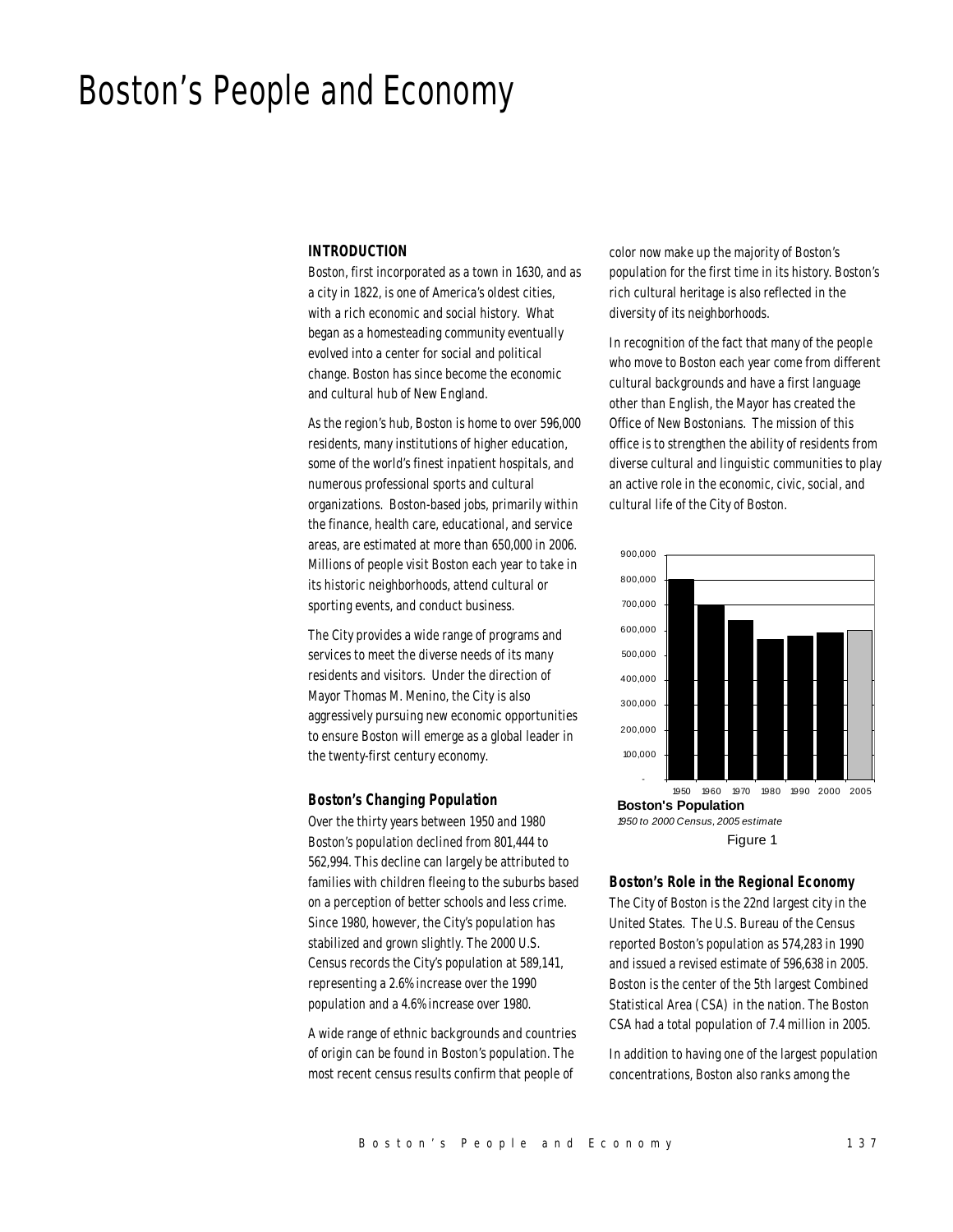highest in concentrations of employment and income in the U.S. In 2005, Boston supplied an estimated 641,628 jobs, or approximately one out of every five jobs in Massachusetts or one out of every eleven jobs in New England. Boston provides employment opportunities for many people who live outside of the City. In 2005, total Bostonbased jobs out-numbered the employed resident population by more than two times. The City had 9.3% of the state's population in 2000, but measured in terms of jobs, Boston's economy accounted for approximately 20% of the Massachusetts economy in 2005.

In terms of income, the City of Boston ranks  $13<sup>th</sup>$ among U.S. cities in median household income. Boston's median household income in 2004 (in 2004 inflation-adjusted dollars) was \$45,892, up 7.8% from 2003.

The attributes that make Boston such a great city in which to conduct business also make it a great destination for tourists. According to the Greater Boston Convention and Visitors Bureau, an estimated 17.6 million people visited Boston in 2005, up from 16.6 million in 2004. While the events of September 11<sup>th</sup> and a national recession had reduced visitors to Boston and other tourism and business centers, the City is once again experiencing a steady increase in visitors.

**Key Indicators of Boston's Economy**

Boston is an attractive destination for conventions, meetings, and gate shows. The Boston Convention and Exhibition Center (BCEC) is located on a 60 acre site in South Boston and contains 516,000 square feet of contiguous exhibition space and is designed to accommodate larger conventions. This facility, along with new hotel projects in the City, has given a significant boost to the local economy. Fiscal 2006 was the second full year of operation for the BCEC. During fiscal 2006 the BCEC hosted 252,000 visitors (a 35% increase) who occupied 202,000 room nights (a 117% increase).

Boston also has three sites for small and medium size conventions: the John B. Hynes Veterans Memorial Convention Center, the World Trade Center, and the Bayside Exposition Center.

In February 2007, the BCEC hosted the New England Boat Show, with over 50,000 attendees. The packed schedule for the remainder of the year includes North America's largest enterprise IT event, "AIM & On Demand," with an expected attendance of 35,000 in April, and four meetings (in May, August, October, and November) which each are expected to book in local hotels a total number of room nights exceeding 28,000.

With occupancy rates and room rates increasing since 2003, and with the filling up of the new

|                    |                                                | 1970       | 1980      | 1990      | 2000       | <b>Recent Estimates</b> |
|--------------------|------------------------------------------------|------------|-----------|-----------|------------|-------------------------|
|                    |                                                |            |           |           |            |                         |
| Population         | <b>Total Population</b>                        | 641,071    | 562,994   | 574,283   | 589,141    | 590,763 ('06)           |
|                    | % Minority Population                          | 18%        | 30%       | 37%       | 51%        |                         |
| Income             | Median Household Income                        | \$7,935    | \$12,530  | \$29,180  | \$39,629   | 47,974 ('06)            |
| <b>Education</b>   | % High School Graduate                         | 34%        | 35%       | 27%       | 24%        | 25% ('06)               |
|                    | % Some College Completed                       | 9%         | 13%       | 19%       | 19%        | 17% ('06)               |
|                    | % College Graduate                             | 10%        | 20%       | 30%       | 36%        | 42% ('06)               |
|                    | <b>Employment</b> Unemployment Rate (resident) | 12.8%('75) | 7.8%('83) | 8.6%('91) | 2.7% ('00) | 5.3%('06)               |
|                    | Number of Jobs                                 | 576,125    | 572,078   | 622,433   | 688,077    | 641,628 ('05)           |
|                    | % Blue Collar Jobs                             | 45%        | 40%       | 33%       | 31%        | 34% ('06)               |
|                    | % White Collar Jobs                            | 55%        | 60%       | 67%       | 69%        | 66% ('06)               |
|                    | % Manufacturing Jobs                           | 11%        | 9%        | 5%        | 4%         | 5% ('06)                |
|                    | % Trade Jobs                                   | 22%        | 16%       | 13%       | 12%        | 12% ('06)               |
|                    | % Finance Jobs                                 | 13%        | 13%       | 15%       | 15%        | 10% ('06)               |
|                    | % Service Jobs                                 | 25%        | 36%       | 42%       | 46%        | 45% ('06)               |
| <b>Real Estate</b> | <b>Office Market Vacancy Rate</b>              | 2%         | 1%        | 15%       | 2%         | 8.2% (3Q'06)            |
| Housing            | Median Single Family House Price               | na         | \$71.700  | \$174,100 | \$329,500  | \$388,000 (4Q'06)       |
|                    | <b>Housing Units</b>                           | 232.400    | 241,300   | 249,791   | 250,863    | 254,563 ('06)           |
|                    | % Vacant                                       | 6%         | 10%       | 9%        | 1%         | $9.1\%$ ('06)           |
|                    | Condominium Units                              | na         | 4,500     | 33,029    | 36,254     | 41,208 ('04)            |
|                    | % Condominium Units                            | na         | 2%        | 13%       | 14%        |                         |
|                    | % Units Owner Occupied                         | 27%        | 27%       | 31%       | 32%        |                         |
|                    | Rental Vacancy (Boston Metro Area)             | na         | na        | 8%        | 3%         | 5.4% ('06)              |
| Sources:           |                                                |            |           |           |            |                         |

Boston Redevelopment Authority, U.S. Census Bureau

Table 1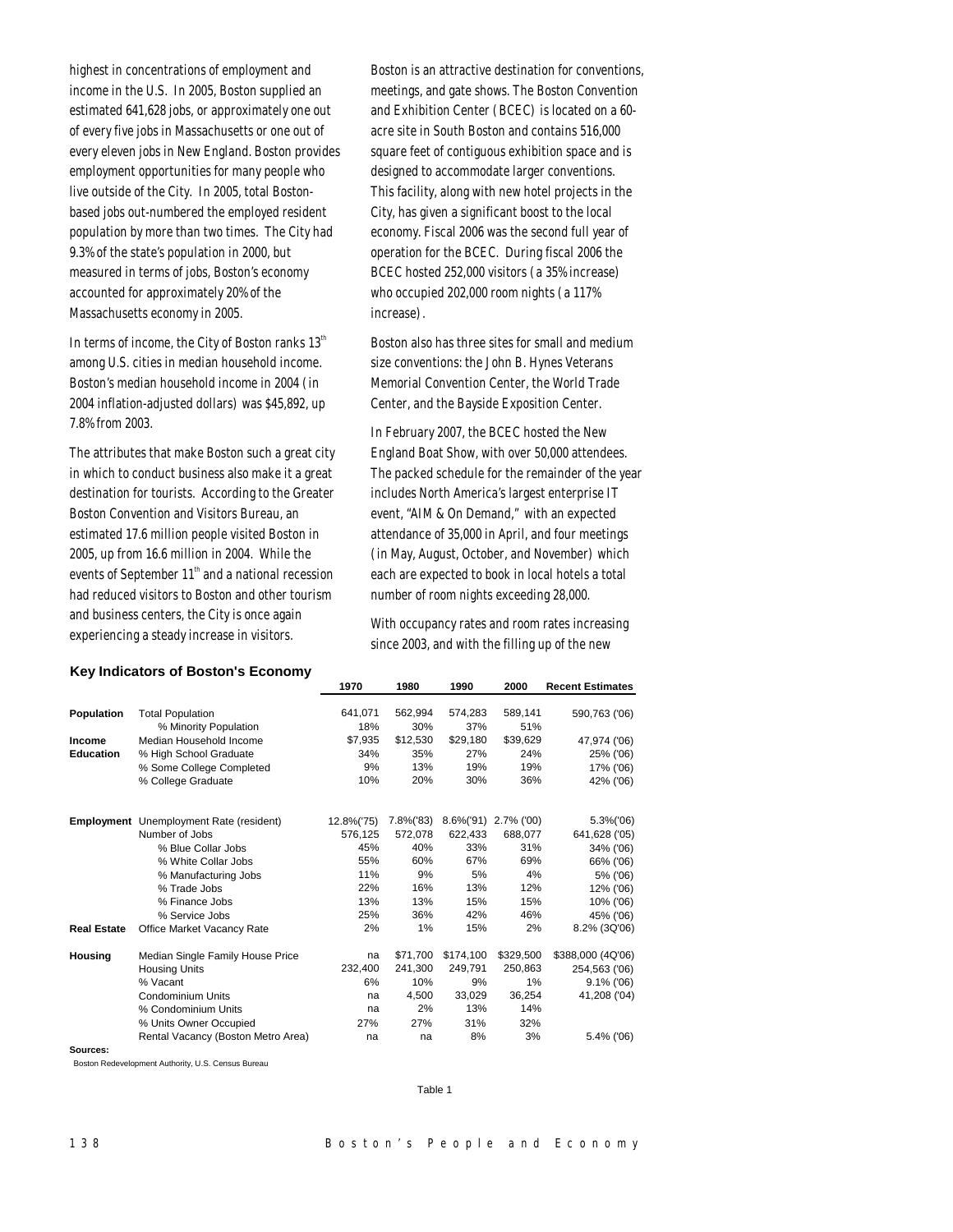BCEC's long-term schedule, Boston continues to attract new hotel construction. Two new hotels opened in Boston in 2006 – the InterContinental Hotel and the Westin Boston Waterfront – adding a total of 1,217 new rooms. Four additional hotels are under construction and when completed will add another 1,078 rooms to Boston's hotel inventory.

#### *Boston's Changing Economy*

The nature of Boston's economic base has changed dramatically over the past three decades. In 1970, manufacturing and trade jobs accounted for 33% of the total economy, while financial and service sector jobs totaled 38%. In 2000, manufacturing and trade jobs accounted for only 16% of the total economy while financial and service sector jobs totaled 62%. These trends mirror a national movement from an industrial-based economy to a service-based economy.

The City's resident workforce is undergoing a transformation as well. Of the 266,505 residents working in Boston in 1970, 45% held blue-collar jobs and 55% held white-collar jobs. By 2000, of 285,859 Boston resident workers, those holding blue-collar jobs fell to 31%, and those employed in white-collar occupations rose to 69% (Table 1.). The majority of these white-collar jobs are within finance, health care, education, and other broadbased service industries.

The changing needs of a service and informationbased economy have increased the demand for a better educated and more highly skilled workforce. In 2000, 79% of the adults in Boston had completed high school, compared to 53% in 1970. A full 36% of adults in Boston had completed college in 2000, compared to only 10% in 1970.

## *The Role of Higher Education, Health Care, and Financial Services*

Higher education, health care, and financial services play a major role in Boston's economy. An examination of Boston's 52 largest private employers in 2006, shows that 36 are involved in these growing sectors.

Many of the nation's finest research and teaching hospitals are located in Boston, including Massachusetts General Hospital, Brigham and Women's Hospital, Beth Israel/Deaconess

Hospital, Boston Medical Center, New England Medical Center and Children's Hospital, as well as numerous community-based health centers. In total there are 20 inpatient hospitals in the City. The City is also home to the medical and dental schools of Harvard University, Tufts University and Boston University. In 2006, there were an estimated 110,884 people employed in health services in the City.

Boston also hosts 32 universities, colleges, and community colleges, with a combined enrollment of 139,784 students in the fall of 2004. Included among the City's colleges and universities are some of the finest educational institutions in the country, including Boston College, Boston University, and Northeastern University.

These institutions of higher education have a major impact on the City's economy. Because many of these students remain in Boston after graduation, Boston's educational institutions are a major source of new highly skilled professionals for the City's workforce. Boston's colleges and universities add to the economy in other ways as well. Since 2000, over 6,700 new dormitory beds were added to Boston-based campuses, and from 2003 to 2006, three new higher education building projects were completed.

Many of the country's leading financial services firms are located in Boston, including Fidelity Investments, Putnam Investments, and State Street Bank & Trust Company. The City also has the distinction of being the birthplace of the mutual fund industry. In 2006, there were an estimated 98,000 people employed in the financial services, insurance, and real estate industries in the City.

#### *Transportation*

A key to Boston's economic health is the City's ability to transport residents, workers, and visitors efficiently and safely to their intended destinations, whether in the City or throughout the region.

The "Big Dig", or Central Artery Tunnel, has recently opened, connecting the Massachusetts Turnpike to Logan Airport and burying the elevated interstate 93 under the City, reopening views of Boston Harbor not seen for half a century. The Mayor's "Crossroads" project is reconnecting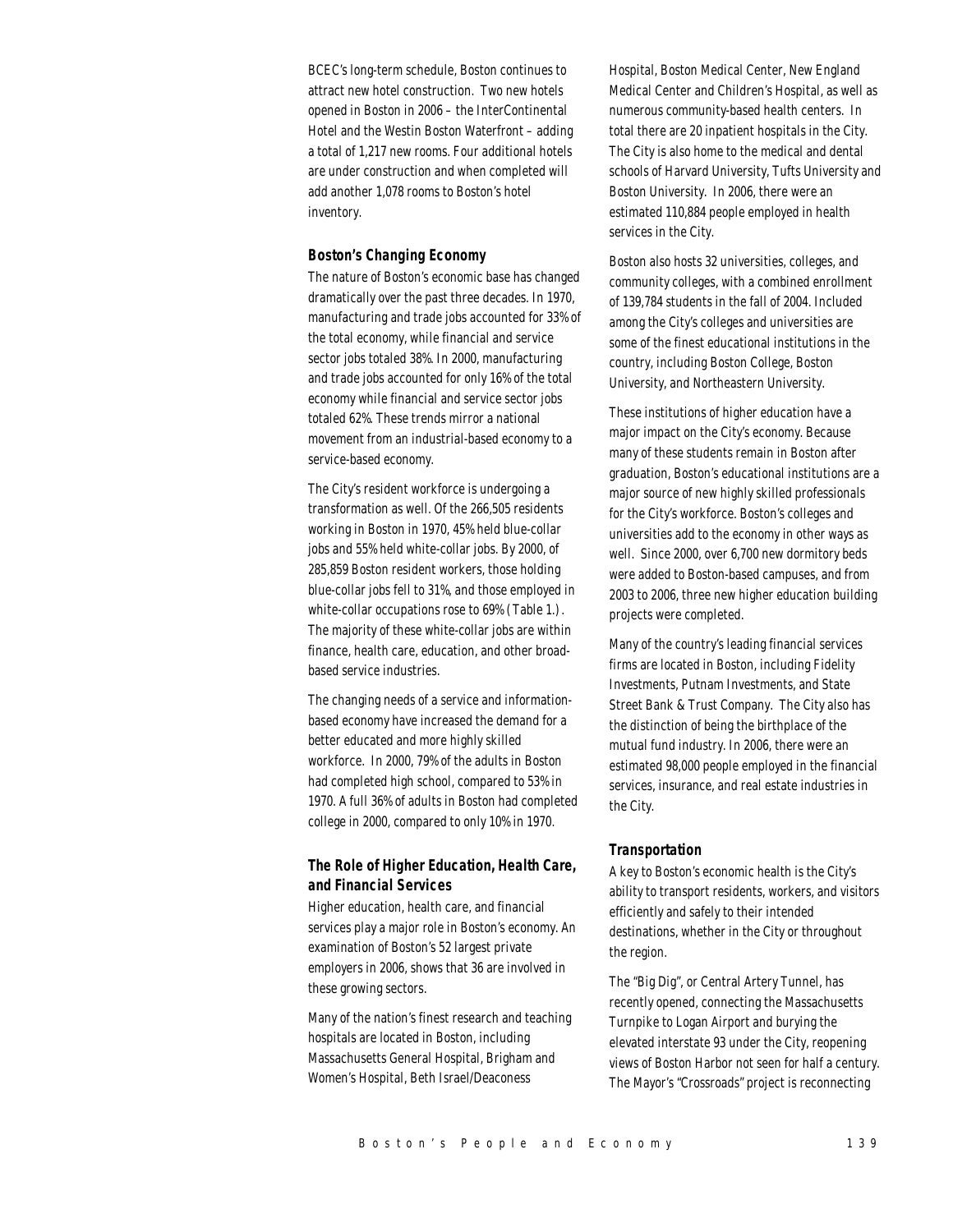long disconnected city neighborhoods by rebuilding the roads that once ran between them. In addition, the Rose Kennedy Greenway is nearing completion. This large downtown swath of land will be an enormous benefit to residents, workers and visitors to the City of Boston for years to come.

The metropolitan Boston roadway system provides commuters access to the City through surface arteries and three limited access interstate highways that connect Boston to the national highway system. Interstate 90, the Massachusetts Turnpike, just recently extended as part of the Central Artery Project, leads westward from Logan Airport through downtown Boston to the New York State border. Interstate 95, the East Coast's principal north-south highway, connects Boston to New Hampshire and Maine to the north and New York City and Washington D.C. to the south. Interstate 93, another north-south highway, extends from just south of the City to New Hampshire. Major industrial parks and hightechnology companies line these transportation arteries.

Boston's public transportation system reaches into all of the City's neighborhoods and is linked to the commuter rail and Amtrak systems, connecting millions of people to the central City. Several major rail initiatives are increasing access and reducing travel time. The Massachusetts Bay Transportation Authority (MBTA) is constructing the Silver Line in three phases to operate as part of its core downtown transit system. Phase 1 & 2 provides rapid transit bus services connecting the Seaport district to Downtown and the Chinatown and Roxbury neighborhoods. Phase 3, now in planning and design, will include connections between the first two phases, Logan Airport and South Station. Also, since 1991, Amtrak has spent \$1.8 billion on a high-speed Boston to New York rail line called Acela. It is now possible to travel between these two cities in just over three hours. In addition, Amtrak added passenger service between Boston and Portland, Maine in 2001.

In 2005, Boston's Logan International Airport was the most active airport in New England, the  $19<sup>th</sup>$ most active airport in the United States, serving over 27 million international and domestic passengers. Logan Airport is also very important to the economy as a center for processing air cargo.

In 2005, Logan ranked  $18<sup>th</sup>$  in the nation in total air cargo volume, accommodating more than 356,000 metric tons of total cargo.

The Port of Boston provides New England businesses with excellent deep-water port facilities and access to world ports, as well as feeder service to Halifax, Nova Scotia, and New York. Since 1998, the Port of Boston ranked as the  $12<sup>th</sup>$  largest Atlantic coast seaport by container volume shipped. The Port of Boston has also become a major cruise ship port, hosting 246,385 cruise ship passengers in FY06 – up 27.7% from FY05.

## *Economic Outlook*

Currently, the City is emerging from an economic downturn that has affected the nation, region, and state. As with any economic entity, the City of Boston has seen good times and bad. During the 1960s, the economy thrived and unemployment was consistently below 6%. In the 1970s, Boston experienced the same pain felt across the country as a national recession took hold. The 1980s produced the "Massachusetts Miracle" and launched a Massachusetts Governor's bid for the presidency. The early 1990s gave way to recession again with unemployment over 8% and a collapsing real estate market. The late nineties expansion led to low unemployment, commercial development and increased home values throughout the City and the region.

Since FY2000, building permit revenue has indicated a strong construction activity level in the City, exceeding an estimated \$2 billion each year. In FY06, the City's construction activity level was estimated at \$3.08 billion, up 13.1% from FY05, and up 37.8% from the five year low point in FY02.

## **Housing**

Across the nation the housing market experienced a price correction throughout 2006, as prices softened to reflect higher interest rates and remain in line with incomes. In Boston, the last two quarters of 2006 indicate prices have finally peaked and are starting to soften. According to the Federal Reserve Bank of Boston (FRBB), the fourth quarter 2006 median sales price of an existing home in the Boston metropolitan area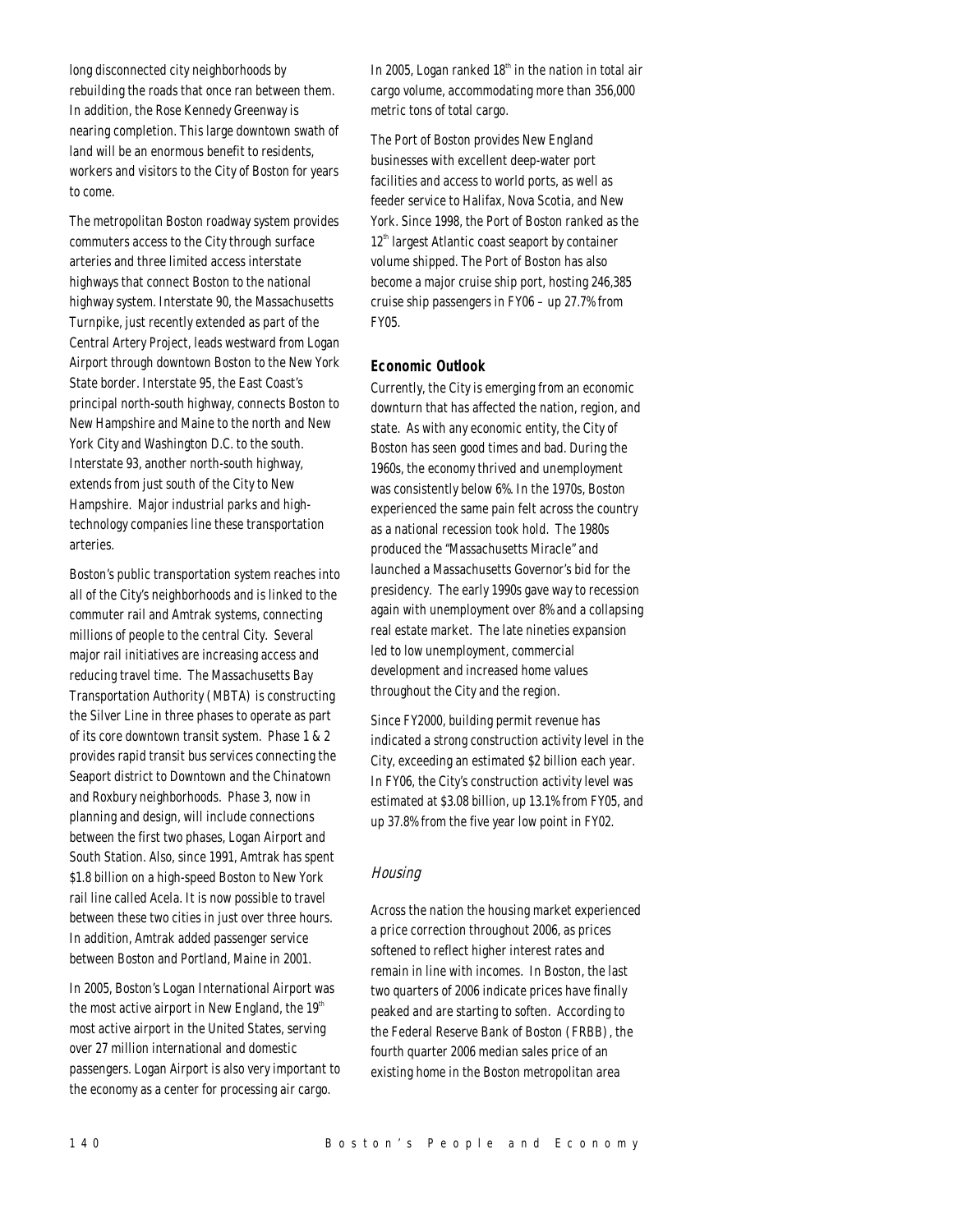

**Cumulative Change in Conventional Mortgage Home Price Index** *Quarterly, December1998 to December 2006*

#### Figure 2

decreased 2.4% from the same quarter of the prior year to \$388,000. Since the fourth quarter of 1997, however, the median sales price has increased an astounding 98% in the Boston metropolitan area . The FRBB Conventional Mortgage Home Price Index shows a decrease of -0.3% in the Boston metropolitan area for the fourth quarter 2006 over the same quarter 2005, and a -0.8% decline over first quarter 2006. The last negative quarterly growth seen in this index was first quarter 1995(Figure 2). This trend is largely in line with the housing price corrections state and nation-



wide.

The general trend in 2006 has been a slight correction to the soaring increases in home prices of the past five years. Fears of a speculative bubble, however, have been assuaged by the gradual nature of the correction. Income growth continues to outpace home price appreciation, and federal monetary policy seems to indicate steady interest rates in the near future.

One unfortunate side effect of the recent borrowing frenzy has been an increase in the number of foreclosures in Boston. In 2004, Boston saw 24 foreclosures – that number was up to 60 in 2005, and preliminary estimates for 2006 are for 260 foreclosures. Based on data from the first three months of the year, Boston is on pace to top 300 in 2007. While the rapid increase in 2006 and 2007 may seem daunting, it is important to note that Boston has not yet come close to the levels of foreclosures reached in the early 1990's (Figure 3). Adjustable rate mortgages, an increase in subprime lending and general economic environment are all factors in the rise in foreclosures.

Mayor Thomas M. Menino, along with the City of Boston's Department of Neighborhood Development, is working closely with several Boston banks to confront this serious problem. Mayor Menino called on lenders to join him in his effort to combat foreclosures by forming a \$25 million consortium of lending products and funding aimed at assisting homeowners in financial trouble. Partnering with lenders and nonprofit agencies, the Boston Home Center has rolled out a new foreclosure prevention campaign that focuses on raising awareness of predatory lending practices, preventing foreclosures through credit education, providing foreclosure intervention and counseling services, and urging legislative reform to hold mortgage companies to the same standards as banks. This coming year, the Department is expanding the foreclosure prevention program by adding a fifth provider of counseling services and concentrating on the hardest-hit neighborhoods of Dorchester, Roxbury, Mattapan and Hyde Park.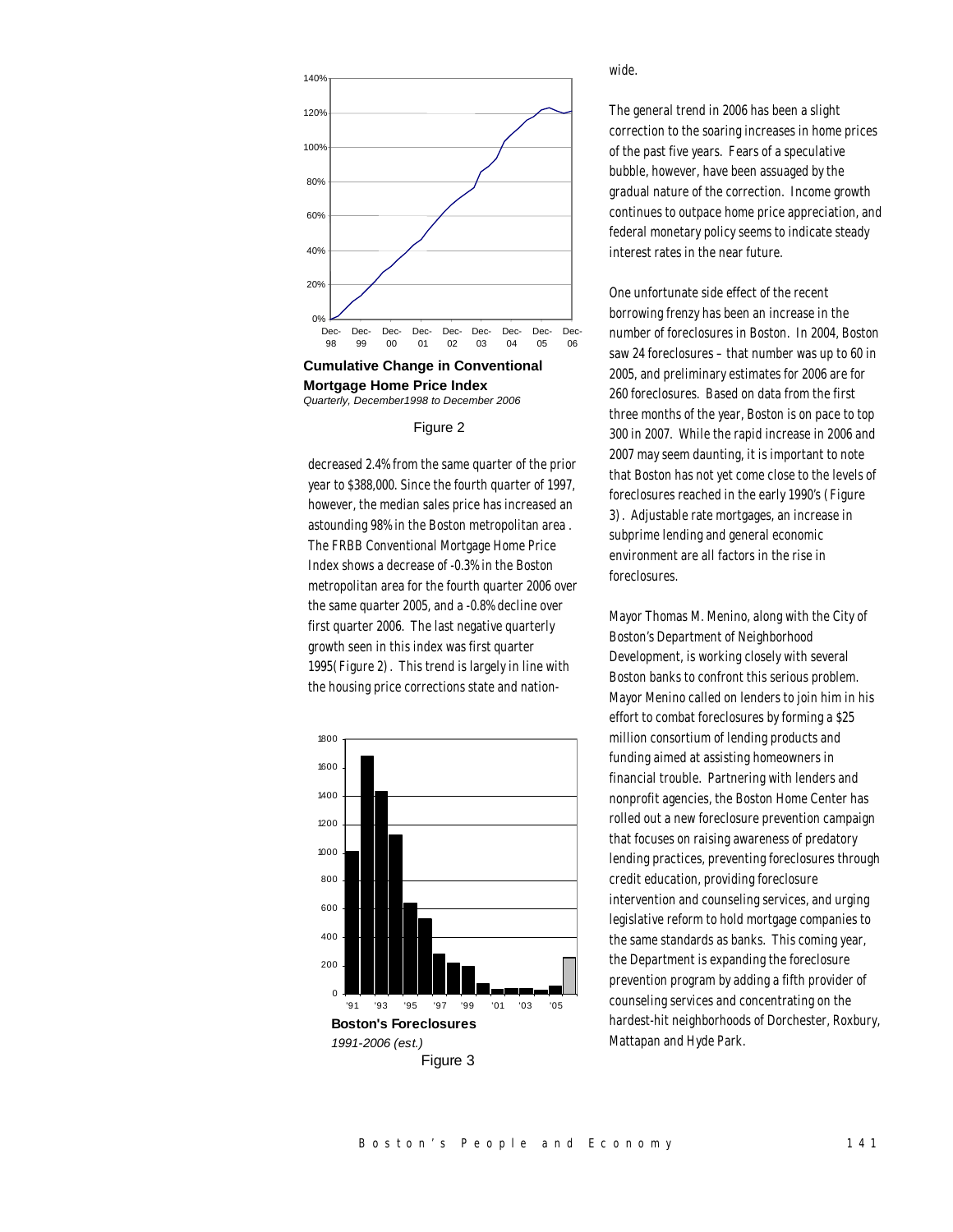Apartment rents have softened as vacancy rates have risen with higher home ownership rates and unemployment. However, the market is still one of the tightest in the nation with median monthly advertised asking rents of about \$1,700 for a two bedroom apartment in 2005, up 17% from \$1,450 in 2004.

## Office Space

Demand for office space in Boston improved in 2006 with an overall office vacancy rate of 8.2% through the third quarter compared to 2005 with an annual vacancy rate of 11.9%. The rate has finally dipped to below the 9.7% in 2002, and is approaching the 5.2% in 2001 (Figure 4).

Because office vacancy rates increased since 2001, rents have declined. The average asking rent per square foot for office space in the Boston Central Business District (CBD) in September 2005 was \$34.49, down 3.3% from CBD asking rents the year before (Figure 5), adding to a cumulative drop of 58% since the 2000 peak.

Despite a fairly high vacancy rate, Boston remains one of the top office markets in the country with over 66 million square feet of office space. Boston is the sixth ranked market by vacancy rate.

#### **Hotels**

With travel to Boston so popular in recent years, Boston's hotel market was one of the strongest in the nation. During 2000, Boston hotels had an average occupancy rate of nearly 80%, up from 70% in 1991. With high occupancy levels, prices for rooms rose steadily. During 2000, the average daily room rate (ADR) at Boston hotels was around \$200, compared to \$118 in 1991.

September  $11<sup>th</sup>$  and the national recession brought challenges to the hotel market with occupancy rates falling to about 70% and ADR falling to around \$181 in 2001. By 2003, the hotel market was improving, but increased supply out-paced demand, keeping occupancy at a low 71.1% and forcing ADR down to \$155.52. From 2004 through 2006, room occupancy and ADR have steadily improved, peaking at 76.4% occupancy and \$196.61 ADR in 2006.

The decision to build the BCEC stimulated considerable new hotel development. Between July 1997 and December 2006, twenty-five new

hotels and five expansion projects were completed. Four more hotels are now under construction.



## *Economic Development*

Recent public sector projects impacting the Boston economy include the Central Artery/Third Harbor Tunnel project and the Boston Convention and Exhibition Center. The federal government funded nearly half of the first project with the Commonwealth covering the rest of the cost, and the second project was a combined City/State effort, with the City covering approximately onequarter and the Commonwealth three-quarters of the cost. The Central Artery/Third Harbor Tunnel project was the largest public works project in the country, with an estimated cost of \$14.6 billion. It is estimated that this project employed 15,000 workers during the peak years of construction (1998 to 2001).

The Boston Convention and Exhibition Center (BCEC) Project was developed on a 60-acre site in South Boston through the joint efforts of the City, the Commonwealth, the Boston Redevelopment Authority (BRA) and the Massachusetts Convention Center Authority (MCCA). The facility includes over 516,000 square feet of contiguous exhibition space. The BRA acquired the site, relocated the tenants, and did site preparation